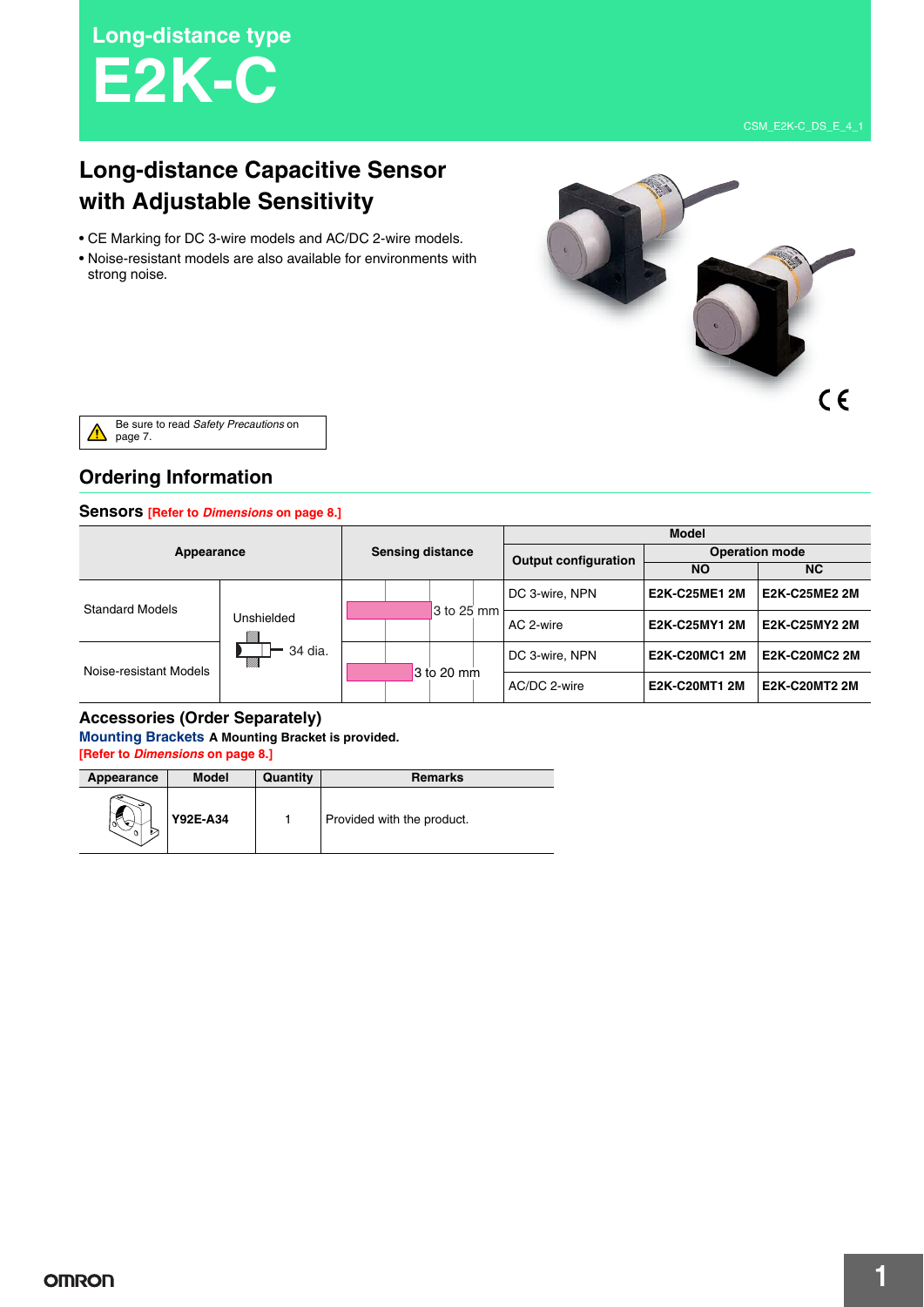# **Ratings and Specifications**

#### **Standard Models**

| Item                            | <b>Model</b>                                               | <b>E2K-C25ME1</b>                                                                                                           | <b>E2K-C25ME2</b>                                                                                                                                                        | <b>E2K-C25MY1</b>                                                                                                                | <b>E2K-C25MY2</b> |  |  |  |
|---------------------------------|------------------------------------------------------------|-----------------------------------------------------------------------------------------------------------------------------|--------------------------------------------------------------------------------------------------------------------------------------------------------------------------|----------------------------------------------------------------------------------------------------------------------------------|-------------------|--|--|--|
|                                 | Sensing distance                                           | 25 mm                                                                                                                       |                                                                                                                                                                          |                                                                                                                                  |                   |  |  |  |
|                                 | <b>Sensing area</b>                                        | 3 to 25 mm                                                                                                                  |                                                                                                                                                                          |                                                                                                                                  |                   |  |  |  |
|                                 | Detectable object                                          | Conductors and dielectrics                                                                                                  |                                                                                                                                                                          |                                                                                                                                  |                   |  |  |  |
| <b>Standard</b>                 | sensing object                                             | Grounded metal plate: $50 \times 50 \times 1$ mm                                                                            |                                                                                                                                                                          |                                                                                                                                  |                   |  |  |  |
|                                 | <b>Differential travel</b>                                 | 15% max. of sensing sensing distance (when adjusted to 25 mm ±10% with standard sensing object)                             |                                                                                                                                                                          |                                                                                                                                  |                   |  |  |  |
| Response<br>frequency           |                                                            | 70 Hz<br>$10$ Hz                                                                                                            |                                                                                                                                                                          |                                                                                                                                  |                   |  |  |  |
| voltage<br>(operating           | Power supply<br>voltage range)                             | 12 to 24 VDC (10 to 40 VDC), ripple (p-p): 10% max.<br>100 to 220 VAC (90 to 250 VAC), 50/60 Hz                             |                                                                                                                                                                          |                                                                                                                                  |                   |  |  |  |
| <b>Current</b>                  | consumption                                                | E Models: 10 mA max. at 12 VDC, 16 mA max. at 24 VDC                                                                        |                                                                                                                                                                          |                                                                                                                                  |                   |  |  |  |
|                                 | Leakage current                                            | OFF                                                                                                                         |                                                                                                                                                                          | Y Models: 1 mA max. at 100 VAC (50/60 Hz) with output turned OFF, 2 mA max. at 200 VAC (50/60 Hz) with output turned             |                   |  |  |  |
| Con-<br>trol                    | Load<br>current                                            | 200 mA max.                                                                                                                 |                                                                                                                                                                          | 5 to 200 mA (resistive load)                                                                                                     |                   |  |  |  |
| out-<br>put                     | <b>Residual</b><br>voltage                                 | 2 V max. (Load current: 200 mA, Cable length: 2 m)<br>Refer to Engineering Data on page 4.                                  |                                                                                                                                                                          |                                                                                                                                  |                   |  |  |  |
| <b>Indicators</b>               |                                                            | Detection indicator (red)<br>Operation indicator (red)                                                                      |                                                                                                                                                                          |                                                                                                                                  |                   |  |  |  |
| ing)                            | <b>Operation mode</b><br>(with sensing<br>object approach- | E1/Y1 Models: NO<br>Refer to the timing charts under <i>I/O Circuit Diagrams</i> on page 5 for details.<br>E2/Y2 Models: NC |                                                                                                                                                                          |                                                                                                                                  |                   |  |  |  |
| <b>Protection</b><br>circuits   |                                                            | Reverse polarity protection, Surge suppressor<br>Surge suppressor                                                           |                                                                                                                                                                          |                                                                                                                                  |                   |  |  |  |
| ature range                     | <b>Ambient temper-</b>                                     |                                                                                                                             | Operating/Storage: $-25$ to 70 $\degree$ C (with no icing or condensation)                                                                                               |                                                                                                                                  |                   |  |  |  |
| <b>Ambient</b>                  | humidity range                                             | Operating/Storage: 35% to 95% (with no condensation)                                                                        |                                                                                                                                                                          |                                                                                                                                  |                   |  |  |  |
| <b>Temperature</b><br>influence |                                                            |                                                                                                                             | $\pm$ 15% max. of sensing distance at 23°C in the temperature range of -10 to 55°C<br>$\pm$ 25% max. of sensing distance at 23°C in the temperature range of -25 to 70°C |                                                                                                                                  |                   |  |  |  |
|                                 | Voltage influence                                          | $\pm$ 2% max. of sensing distance at the rated voltage in rated<br>voltage ±15% range                                       |                                                                                                                                                                          | $\pm$ 2% max. of sensing distance at the rated voltage in rated<br>voltage +20%, -10% range at 100 VAC, ±20% range at 200<br>VAC |                   |  |  |  |
| <b>Insulation</b><br>resistance |                                                            |                                                                                                                             | 50 M $\Omega$ min. (at 500 VDC) between current-carrying parts and case                                                                                                  |                                                                                                                                  |                   |  |  |  |
| <b>Dielectric</b><br>strength   |                                                            | 1,000 VAC, 50/60 Hz for 1 min between current-carrying<br>parts and case                                                    |                                                                                                                                                                          | 1,500 VAC, 50/60 Hz for 1 min between current-carrying<br>parts and case                                                         |                   |  |  |  |
| Vibration<br>resistance         |                                                            | Destruction: 10 to 55 Hz, 1.5-mm double amplitude for 2 hours each in X, Y, and Z directions                                |                                                                                                                                                                          |                                                                                                                                  |                   |  |  |  |
|                                 | <b>Shock resistance</b>                                    | Destruction: 500 m/s <sup>2</sup> 10 times each in X, Y, and Z directions                                                   |                                                                                                                                                                          |                                                                                                                                  |                   |  |  |  |
| Dearee of<br>protection         |                                                            | IEC 60529 IP66                                                                                                              |                                                                                                                                                                          |                                                                                                                                  |                   |  |  |  |
| <b>Connection</b><br>method     |                                                            | Pre-wired Models (Standard cable length: 2 m)                                                                               |                                                                                                                                                                          |                                                                                                                                  |                   |  |  |  |
| Weight                          | (packed state)                                             | Approx. 200 g                                                                                                               |                                                                                                                                                                          |                                                                                                                                  |                   |  |  |  |
| Mate-                           | Case                                                       |                                                                                                                             |                                                                                                                                                                          |                                                                                                                                  |                   |  |  |  |
| rials                           | Sensing<br>surface                                         | Heat-resistant ABS                                                                                                          |                                                                                                                                                                          |                                                                                                                                  |                   |  |  |  |
| <b>Accessories</b>              |                                                            | Mounting Bracket, M4 screws, Instruction manual                                                                             |                                                                                                                                                                          |                                                                                                                                  |                   |  |  |  |

\* The set distances are sensing distances applicable to standard sensing objects. Refer to Engineering Data on page 4 for other materials.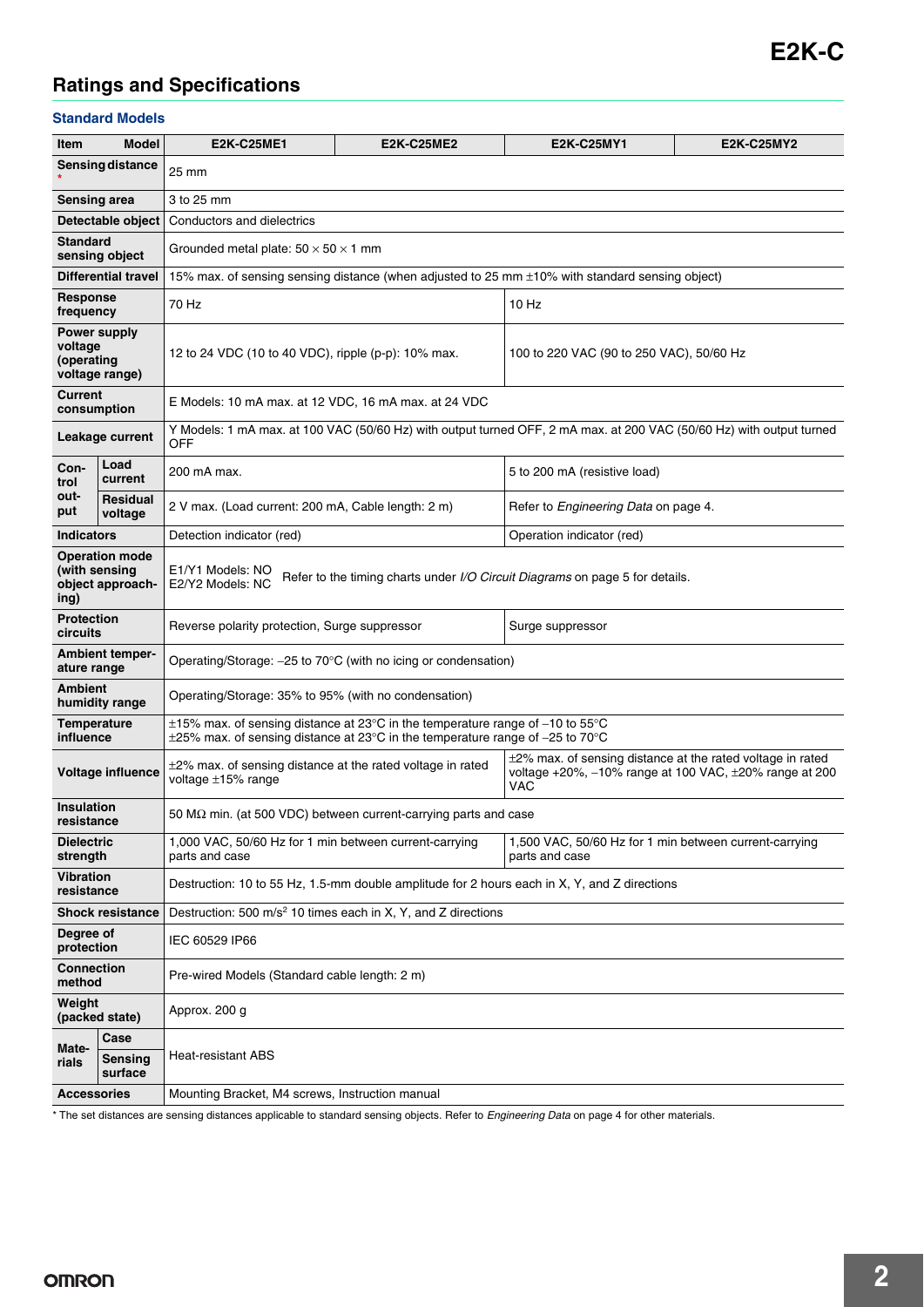#### **Noise-resistant Models**

| Item                                                                                                 | <b>Model</b>                                                 | <b>E2K-C20MC1</b>                                                                                                                                                        | <b>E2K-C20MC2</b>                                                             | <b>E2K-C20MT1</b>                                                                                                                      | <b>E2K-C20MT2</b> |  |  |  |
|------------------------------------------------------------------------------------------------------|--------------------------------------------------------------|--------------------------------------------------------------------------------------------------------------------------------------------------------------------------|-------------------------------------------------------------------------------|----------------------------------------------------------------------------------------------------------------------------------------|-------------------|--|--|--|
|                                                                                                      | Sensing distance                                             |                                                                                                                                                                          |                                                                               |                                                                                                                                        |                   |  |  |  |
| *1                                                                                                   |                                                              | 20 mm                                                                                                                                                                    |                                                                               |                                                                                                                                        |                   |  |  |  |
| <b>Sensing area</b>                                                                                  |                                                              | 3 to 20 mm                                                                                                                                                               |                                                                               |                                                                                                                                        |                   |  |  |  |
|                                                                                                      | Detectable object                                            | Conductors and dielectrics                                                                                                                                               |                                                                               |                                                                                                                                        |                   |  |  |  |
| <b>Standard</b>                                                                                      | sensing object                                               | Grounded metal plate: $50 \times 50 \times 1$ mm                                                                                                                         |                                                                               |                                                                                                                                        |                   |  |  |  |
|                                                                                                      | <b>Differential travel</b>                                   | 15% max. of sensing distance (when adjusted to 20 mm ±10% with standard sensing object)                                                                                  |                                                                               |                                                                                                                                        |                   |  |  |  |
| <b>Response</b><br>frequency *2                                                                      |                                                              | 40 Hz<br>AC power: 25 Hz, DC power: 40 Hz                                                                                                                                |                                                                               |                                                                                                                                        |                   |  |  |  |
| Power supply<br>voltage<br>(operating<br>voltage range)                                              |                                                              | 12 to 24 VDC (10 to 36 VDC), ripple (p-p): 10% max.                                                                                                                      |                                                                               | 24 to 240 VAC (20 to 250 VAC), 50/60 Hz; 24 to 240 VDC (20<br>to 250 VDC)                                                              |                   |  |  |  |
| Current<br>consumption                                                                               |                                                              | 13 mA max. at 24 VDC                                                                                                                                                     |                                                                               | ---                                                                                                                                    |                   |  |  |  |
| Leakage current                                                                                      |                                                              | ---                                                                                                                                                                      |                                                                               | 1.5 mA max. at 24 VDC, 1.7 mA max. at 110 VAC (50/60 Hz),<br>2.5 mA max. at 250 VAC (50/60 Hz)<br>Refer to Engineering Data on page 4. |                   |  |  |  |
| Con-<br>trol                                                                                         | Load<br>current                                              | 250 mA max.                                                                                                                                                              |                                                                               | 5 to 200 mA (resistive load)                                                                                                           |                   |  |  |  |
| out-<br>put                                                                                          | Residual<br>voltage                                          | 2.5 V max. (Load current: 250 mA, Cable length: 2 m)                                                                                                                     |                                                                               | AC power: 10 V max., DC power: 8 V max.<br>Refer to Engineering Data on page 4.                                                        |                   |  |  |  |
| <b>Indicators</b>                                                                                    |                                                              | Operation indicator (yellow)                                                                                                                                             |                                                                               |                                                                                                                                        |                   |  |  |  |
| ing)                                                                                                 | <b>Operation mode</b><br>(with sensing ob-<br>ject approach- | C1/T1 Models: NO<br>Refer to the timing charts under I/O Circuit Diagrams on page 5 for details.<br>C2/T2 Models: NC                                                     |                                                                               |                                                                                                                                        |                   |  |  |  |
| <b>Protection</b><br>circuits                                                                        |                                                              | Reverse polarity protection, Load short-circuit protection                                                                                                               |                                                                               |                                                                                                                                        |                   |  |  |  |
| ature range                                                                                          | <b>Ambient temper-</b>                                       |                                                                                                                                                                          | Operating/Storage: -25 to 70°C (with no icing or condensation)                |                                                                                                                                        |                   |  |  |  |
| <b>Ambient</b>                                                                                       | humidity range                                               | Operating/Storage: 35% to 95% (with no condensation)                                                                                                                     |                                                                               |                                                                                                                                        |                   |  |  |  |
| <b>Temperature</b><br>influence                                                                      |                                                              | $\pm$ 15% max. of sensing distance at 23°C in the temperature range of -10 to 55°C<br>$\pm$ 25% max. of sensing distance at 23°C in the temperature range of -25 to 70°C |                                                                               |                                                                                                                                        |                   |  |  |  |
|                                                                                                      | <b>Voltage influence</b>                                     | $\pm$ 2% max. of sensing distance at the rated voltage in rated voltage $\pm$ 15% range                                                                                  |                                                                               |                                                                                                                                        |                   |  |  |  |
| <b>Insulation</b><br>resistance                                                                      |                                                              |                                                                                                                                                                          | 50 $\text{M}\Omega$ min. (at 500 VDC) between current-carrying parts and case |                                                                                                                                        |                   |  |  |  |
| <b>Dielectric</b><br>strength                                                                        |                                                              | 1,000 VAC, 50/60 Hz for 1 min between current-carrying<br>parts and case                                                                                                 |                                                                               | 1,500 VAC, 50/60 Hz for 1 min between current-carrying<br>parts and case                                                               |                   |  |  |  |
| <b>Vibration</b><br>resistance                                                                       |                                                              |                                                                                                                                                                          |                                                                               | Destruction: 10 to 55 Hz, 1.5-mm double amplitude for 2 hours each in X, Y, and Z directions                                           |                   |  |  |  |
| Destruction: 500 m/s <sup>2</sup> 10 times each in X, Y, and Z directions<br><b>Shock resistance</b> |                                                              |                                                                                                                                                                          |                                                                               |                                                                                                                                        |                   |  |  |  |
| Degree of<br>protection                                                                              |                                                              | IEC 60529 IP65                                                                                                                                                           |                                                                               |                                                                                                                                        |                   |  |  |  |
| <b>Connection</b><br>Pre-wired Models (Standard cable length: 2 m)<br>method *3                      |                                                              |                                                                                                                                                                          |                                                                               |                                                                                                                                        |                   |  |  |  |
| Weight                                                                                               | (packed state)                                               | Approx. 240 g                                                                                                                                                            |                                                                               |                                                                                                                                        |                   |  |  |  |
|                                                                                                      | Case                                                         |                                                                                                                                                                          |                                                                               |                                                                                                                                        |                   |  |  |  |
| Mate-<br>rials                                                                                       | <b>Sensing</b><br>surface                                    | <b>PBT</b>                                                                                                                                                               |                                                                               |                                                                                                                                        |                   |  |  |  |
| <b>Accessories</b>                                                                                   |                                                              | Mounting Bracket, M4 screws, Instruction manual                                                                                                                          |                                                                               |                                                                                                                                        |                   |  |  |  |

\*1. The set distances are sensing distances applicable to standard sensing objects. Refer to *Engineering Data* on page 4 for other materials.<br>\*2. The response frequency is an average value.<br>\*3. Only 2-m cables are availab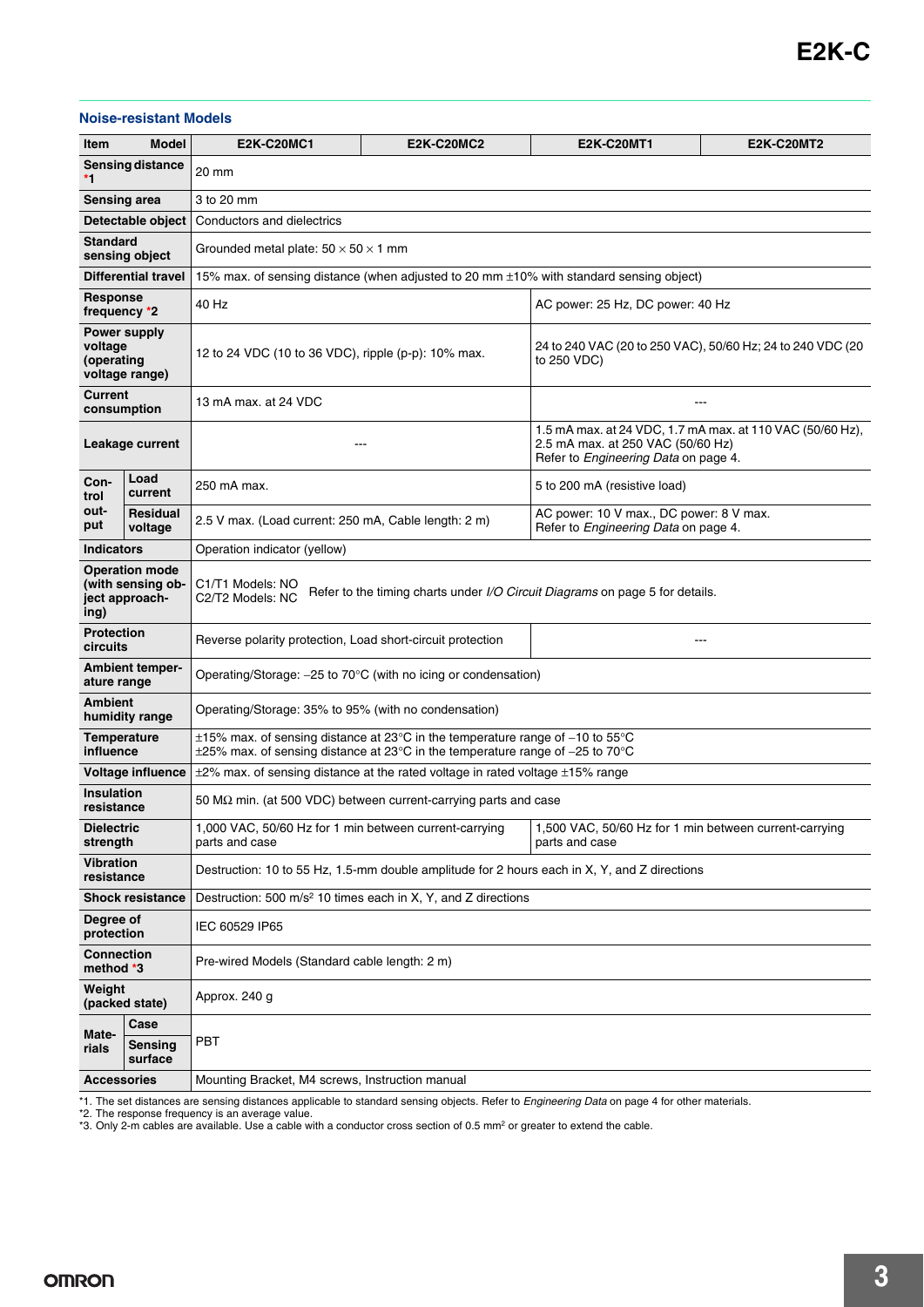# **Engineering Data (Typical)**

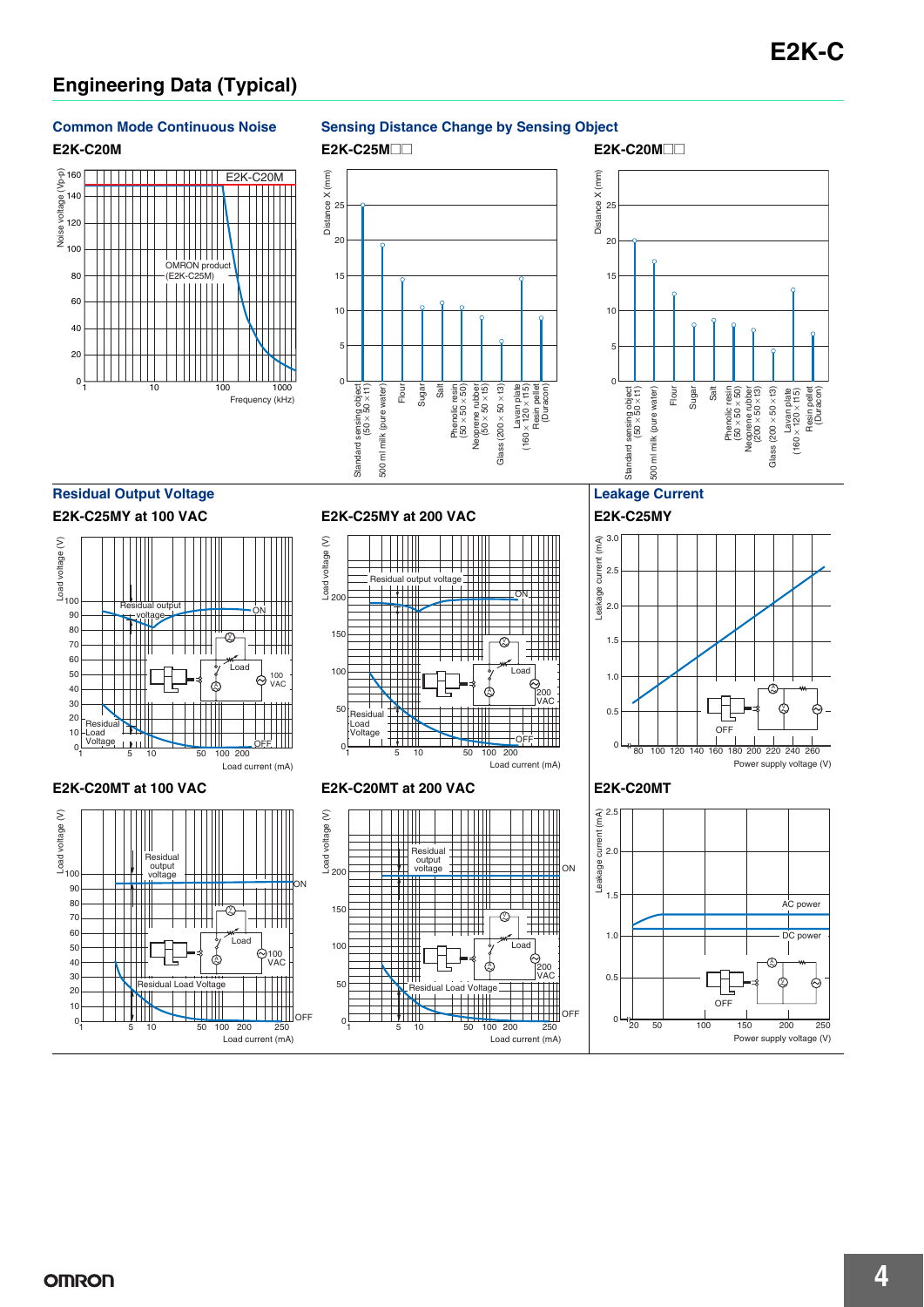#### **Sensing Area (Grounded Metal Plate) Sensing Object Size vs. Sensing**



# **Distance**

Square sensing object

ᇺ

J

X

 $0 \frac{1}{10} \frac{1}{20}$ 

5

10

15

20

25

Distance X (mm)

30

#### **Sensing area**



# **I/O Circuit Diagrams**

#### **DC 3-Wire Models**

| Operation<br>mode | <b>Model</b> | <b>Timing chart</b>                                                                                                                                                                                                            | <b>Output circuit</b>                                                                                                                |  |
|-------------------|--------------|--------------------------------------------------------------------------------------------------------------------------------------------------------------------------------------------------------------------------------|--------------------------------------------------------------------------------------------------------------------------------------|--|
| <b>NO</b>         | E2K-C25ME1   | Sensing<br>Present<br>object<br>Not present<br>Load (between brown<br>Operate<br>and black leads)<br>Reset<br>High,<br>Output voltage (between<br>black and blue leads)<br>Low<br>Detection<br>ON<br>indicator (red)<br>OFF.   | Brown<br>Load<br>$\mathsf{\leq}$ 4.4 k $\Omega$<br>Proximity<br>Black <sup>*1</sup><br>Sensor<br>main                                |  |
| <b>NC</b>         | E2K-C25ME2   | Present<br>Sensing<br>object<br>Not present.<br>Load (between brown<br>Operate.<br>and black leads)<br>Reset<br>Output voltage (between<br>High<br>black and blue leads)<br>Low.<br>Detection<br>ON<br>indicator (red)<br>OFF. | $\text{Output}^*$<br>circuit<br>Tr<br>Blue<br>0 <sup>V</sup><br>*1. Load current: 200 mA max.<br>*2. When a transistor is connected. |  |
| <b>NO</b>         | E2K-C20MC1   | Sensing<br>Present<br>object<br>Not present<br>Load<br>Operate<br>(between brown<br>Reset<br>and black leads)<br>ON<br>Operation<br>Indicator (yellow)<br>OFF.                                                                 | Brown<br>12 to 24 VDC<br>Load<br>Proximity<br>Sensor<br>main<br>Black<br>circuit                                                     |  |
| <b>NC</b>         | E2K-C20MC2   | Sensing<br>Present<br>object<br>Not present<br>Load<br>Operate-<br>(between brown<br>Reset<br>and black leads)<br>$ON-$<br>Operation<br>Indicator (yellow)<br>OFF.                                                             | Blue<br>0 V<br>* Load current: 250 mA max.                                                                                           |  |

30 40 50 60 70 80 90 100 Side length of sensing object (mm)

Grounded metal pla

Ungrounded metal plate (1 t)

Phenolic resin plate (6 t)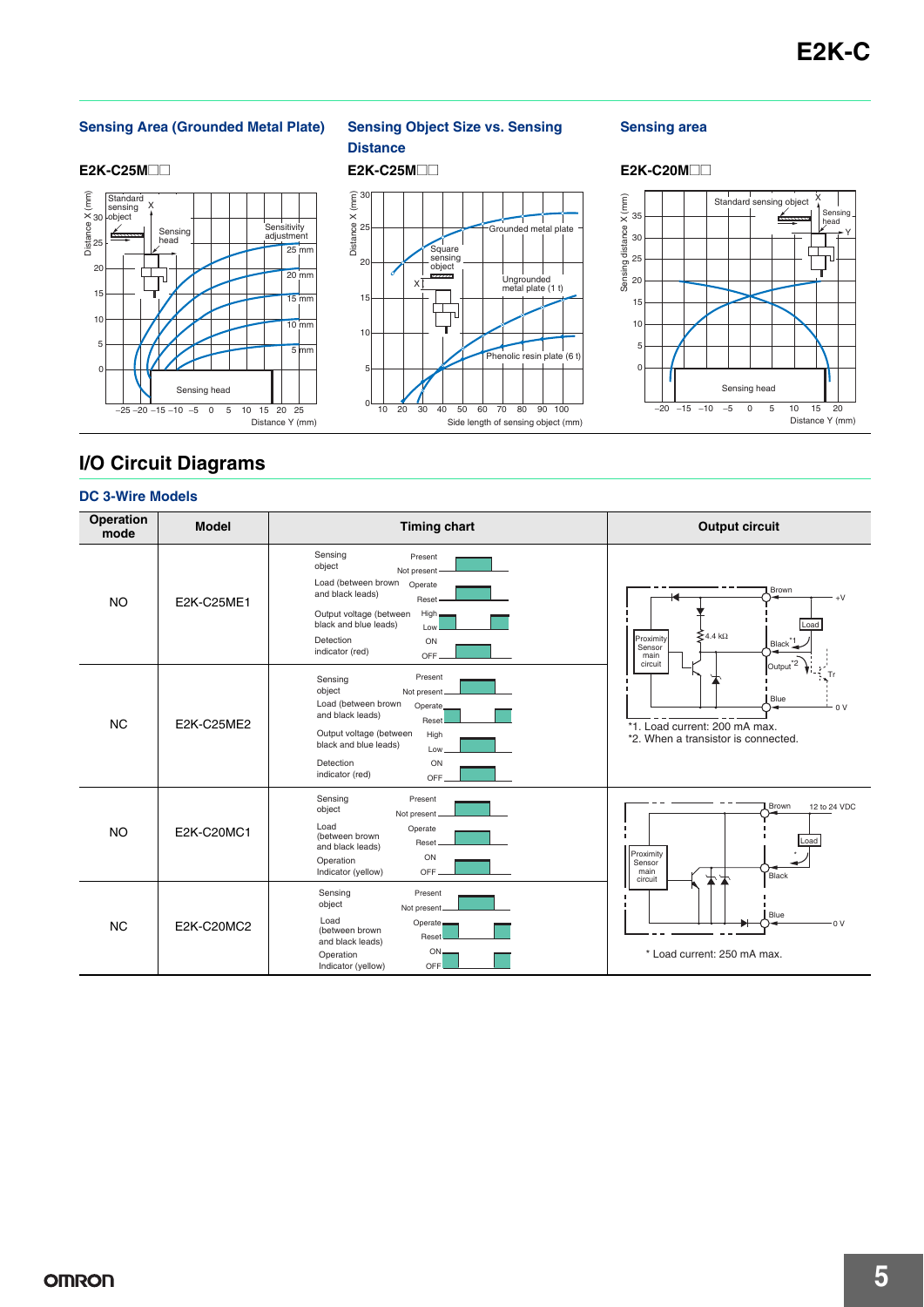#### **AC 2-Wire Models**

| Operation<br>mode | <b>Model</b> | <b>Timing chart</b>                                                                                                         | <b>Output circuit</b>                                          |
|-------------------|--------------|-----------------------------------------------------------------------------------------------------------------------------|----------------------------------------------------------------|
| <b>NO</b>         | E2K-C25MY1   | Sensing<br>Present<br>object<br>Not present.<br>Operate<br>Load<br>Reset.<br>Operation<br>ON<br>indicator (red)<br>OFF.     | Brown<br>Load<br>Proximity<br>Sensor<br>(∼)<br>main<br>circuit |
| <b>NC</b>         | E2K-C25MY2   | Present<br>Sensing<br>object<br>Not present.<br>Operate<br>Load<br>Reset<br>Operation<br>$ON_{-}$<br>indicator (red)<br>OFF | Blue                                                           |

#### **AC/DC 2-Wire Models**

| Operation<br>mode | <b>Model</b> | <b>Timing chart</b>                                                                                                       | <b>Output circuit</b>                                                                                              |
|-------------------|--------------|---------------------------------------------------------------------------------------------------------------------------|--------------------------------------------------------------------------------------------------------------------|
| <b>NO</b>         | E2K-C20MT1   | Present<br>Sensing<br>object<br>Not present<br>Operate<br>Load<br>Reset<br>ON<br>Operation<br>indicator (yellow)<br>OFF.  | 24 to 240 VDC<br>Brown <sup>*</sup><br>24 to 240 VAC<br>Load<br>-<br>Proximity<br>I Sensor<br>E<br>main<br>circuit |
| <b>NC</b>         | E2K-C20MT2   | Sensing<br>Present<br>object<br>Not present-<br>Operate-<br>Load<br>Reset<br>Operation<br>ON<br>indicator (yellow)<br>OFF | Blue<br>$-0V$<br>* Load current: 200 mA max.                                                                       |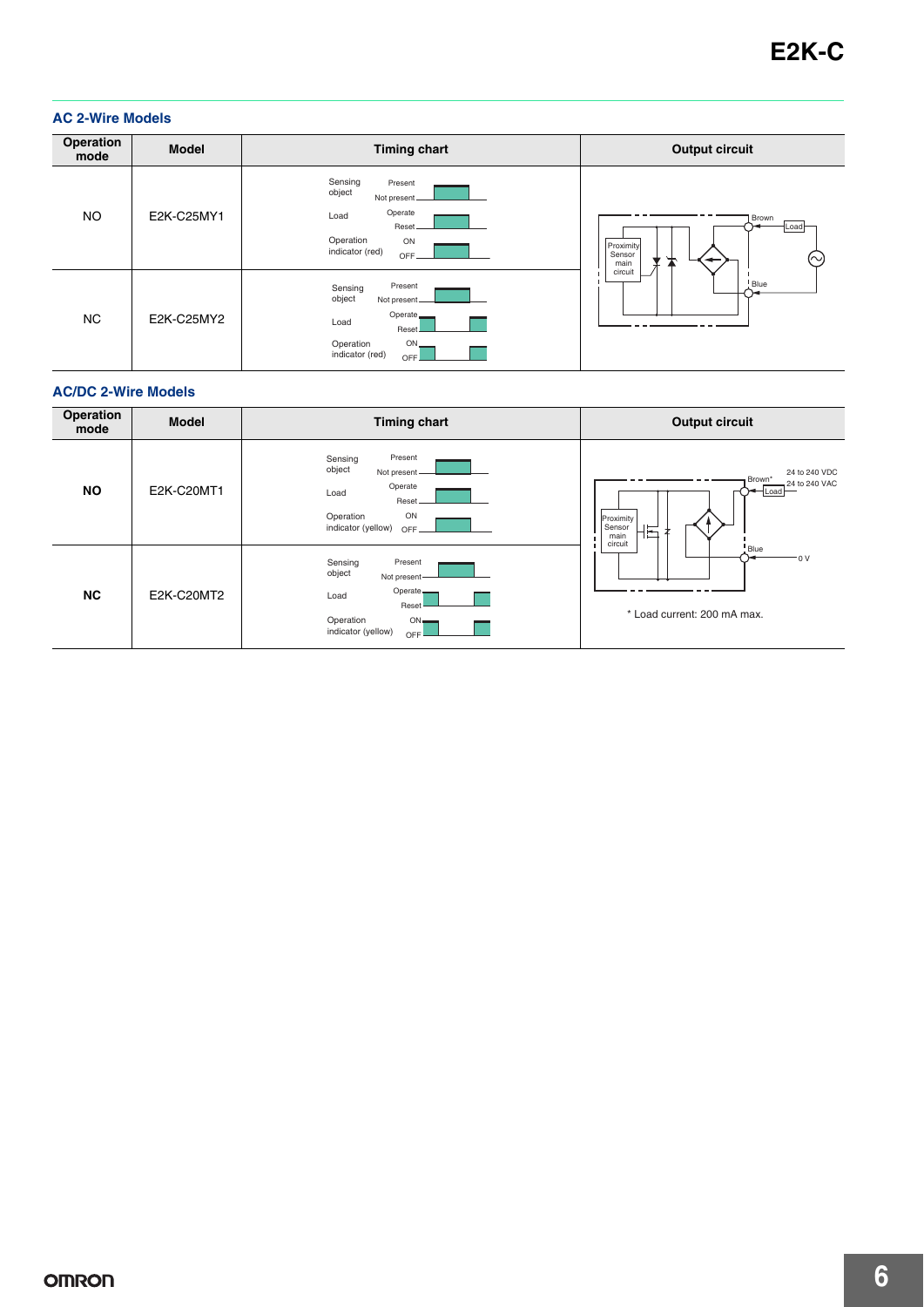## **Safety Precautions**

#### **Refer to** *Warranty and Limitations of Liability***.**

#### **WARNING**

**This product is not designed or rated for ensuring safety of persons either directly or indirectly. Do not use it for such purposes.**



#### **Precautions for Correct Use**

Do not use this product under ambient conditions that exceed the ratings.

#### ● **Design**

#### **Influence of Surrounding Metal**

When mounting a Proximity Sensor, be sure to provide a distance of 80 mm min. from surrounding metal objects to prevent the Sensor from being affected by metal objects other than the sensing object. When mounting the Sensor with the L-shaped Mounting Bracket, be sure to provide a distance of 20 mm min. between the face of the sensing head and the Mounting Bracket.



#### **Mutual Interference**

When installing Sensors face-to-face or side-by-side, ensure that the minimum distances given in the following table are maintained.

#### **Face-to-face Mounting Parallel Mounting**

Surrounding conductive objects





#### **Mutual Interference** (Unit: mm)

| <b>Dimension</b><br><b>Model</b> | А   | в   |
|----------------------------------|-----|-----|
| $E2K-C25M$                       | 100 | 100 |
| $F2K-C20M$                       |     | 105 |

#### **Effects of a High-frequency Electromagnetic Field**

The E2K-C may malfunction if there is an ultrasonic washer, highfrequency generator, transceiver, portable telephone or inverter nearby.

For major measures, refer to Noise of Warranty and Limitations of Liability for Photoelectric Sensors.

#### **Sensing Objects**

#### • Sensing Object Material

The E2K-C can detect almost any type of object. The sensing distance of the E2K-C, however, will vary with the electrical characteristics of the object, such as the conductance and inductance of the object, and the water content and capacity of the object. The maximum sensing distance of the E2K-C will be obtained if the object is made of grounded metal.

• Indirect Detection

To detect objects in metal containers, each metal container must have a nonmetallic window.

#### **Power ON Conditions**

Sensing is enabled within 200 ms for the E2K-C20M $\Box$  Design the system so that the power for the Sensor is turned ON before the power for the load.

#### ● **Miscellaneous**

#### **Organic Solvents**

The Sensor has a case made of heat-resistant ABS resin or PBT resin. Be sure that the case is free from organic solvents or solutions containing organic solvents.